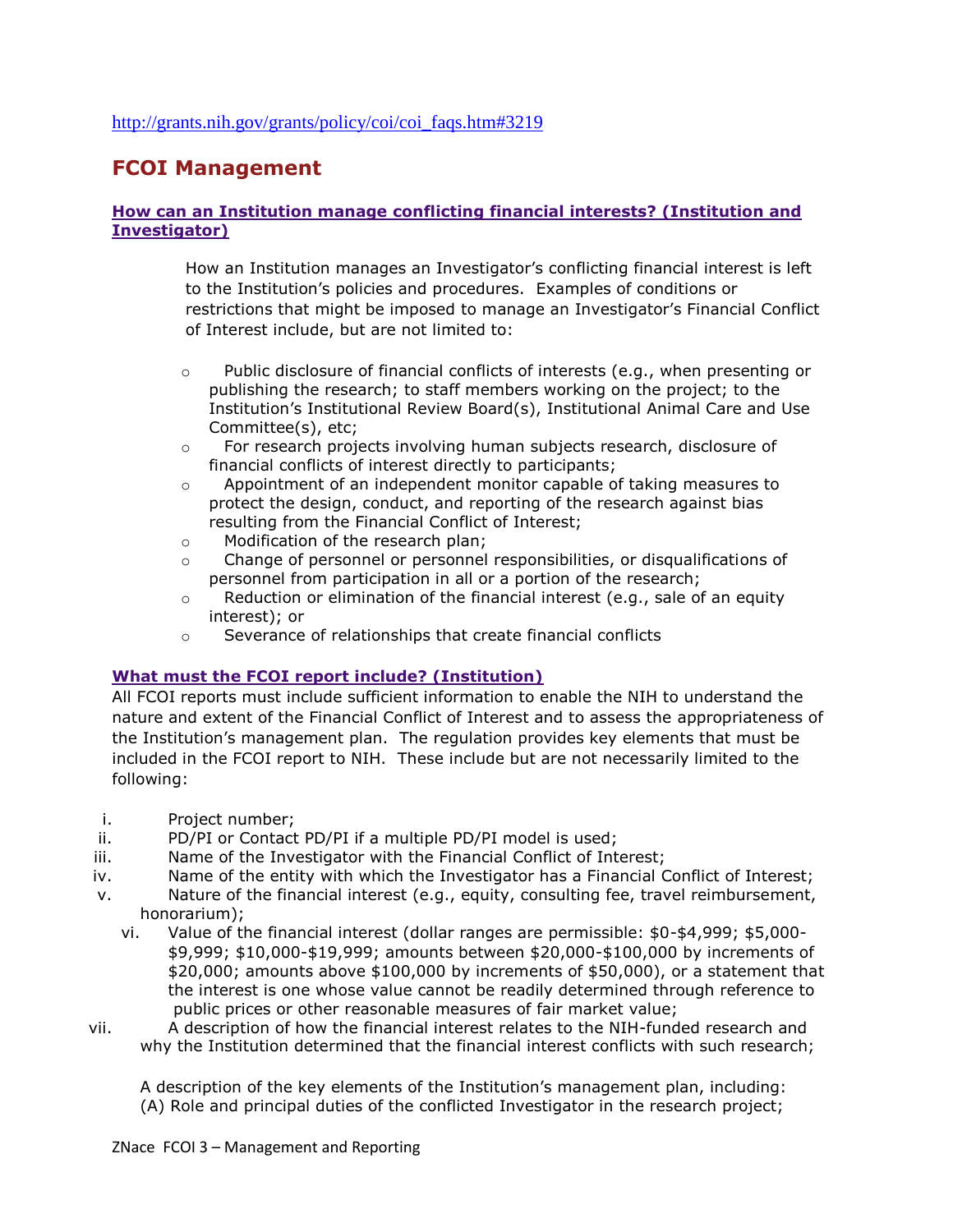- (B) Conditions of the management plan
- (C) How the management plan is designed to safeguard objectivity in the research project;
- (D) Confirmation of the Investigator's agreement to the management plan;
- (E) How the management plan will be monitored to ensure Investigator compliance; and
- (F) Other information as needed.

See the "Management" section for the questions for guidance on the minimum requirements for the management plan.

NIH grant and cooperative agreement award recipients should continue to submit FCOI reports using the electronic Research Administration (eRA) Commons FCOI Module. Once the institution is required to be in full compliance with the regulatory requirements, the additional reporting requirements must be met. Therefore, if the eRA Commons FCOI Module is not updated by the time this occurs, the FCOI report should include an attachment that addresses the minimum elements of the FCOI report as stated above and provided in 42 CFR 50.605(b)(3)

## **Retrospective Review and Mitigation Report**

### **[What is a retrospective review and when is it required? \(Institution\)](http://grants.nih.gov/grants/policy/coi/coi_faqs.htm#3218)**

Whenever a Financial Conflict of Interest is not identified or managed in a timely manner, including:

- $\circ$  Failure by the Investigator to disclose a Significant Financial Interest that is determined by the Institution to constitute a Financial Conflict of Interest;
- $\circ$  Failure by the Institution to review or manage such a Financial Conflict of Interest; or
- $\circ$  Failure by the Investigator to comply with a Financial Conflict of Interest management plan;

the Institution shall, within 120 days of the Institution's determination of noncompliance, complete a "retrospective review" of the Investigator's activities and the NIH-funded research project to determine whether any NIH-funded research, or portion thereof, conducted during the time period of the noncompliance was biased in the design, conduct, or reporting of such research.

#### **[What are the key elements for documenting the retrospective review?](http://grants.nih.gov/grants/policy/coi/coi_faqs.htm#3219)  [\(Institution\)](http://grants.nih.gov/grants/policy/coi/coi_faqs.htm#3219)**

The Institution shall document the retrospective review which must include at least the following key elements:

- D. Project number;
- E. Project title;
- F. PD/PI or contact PD/PI if a multiple PD/PI model is used;
- G. Name of the Investigator with the FCOI;
- H. Name of the entity with which the Investigator has a financial conflict of interest
- I. Reason(s) for the retrospective review;